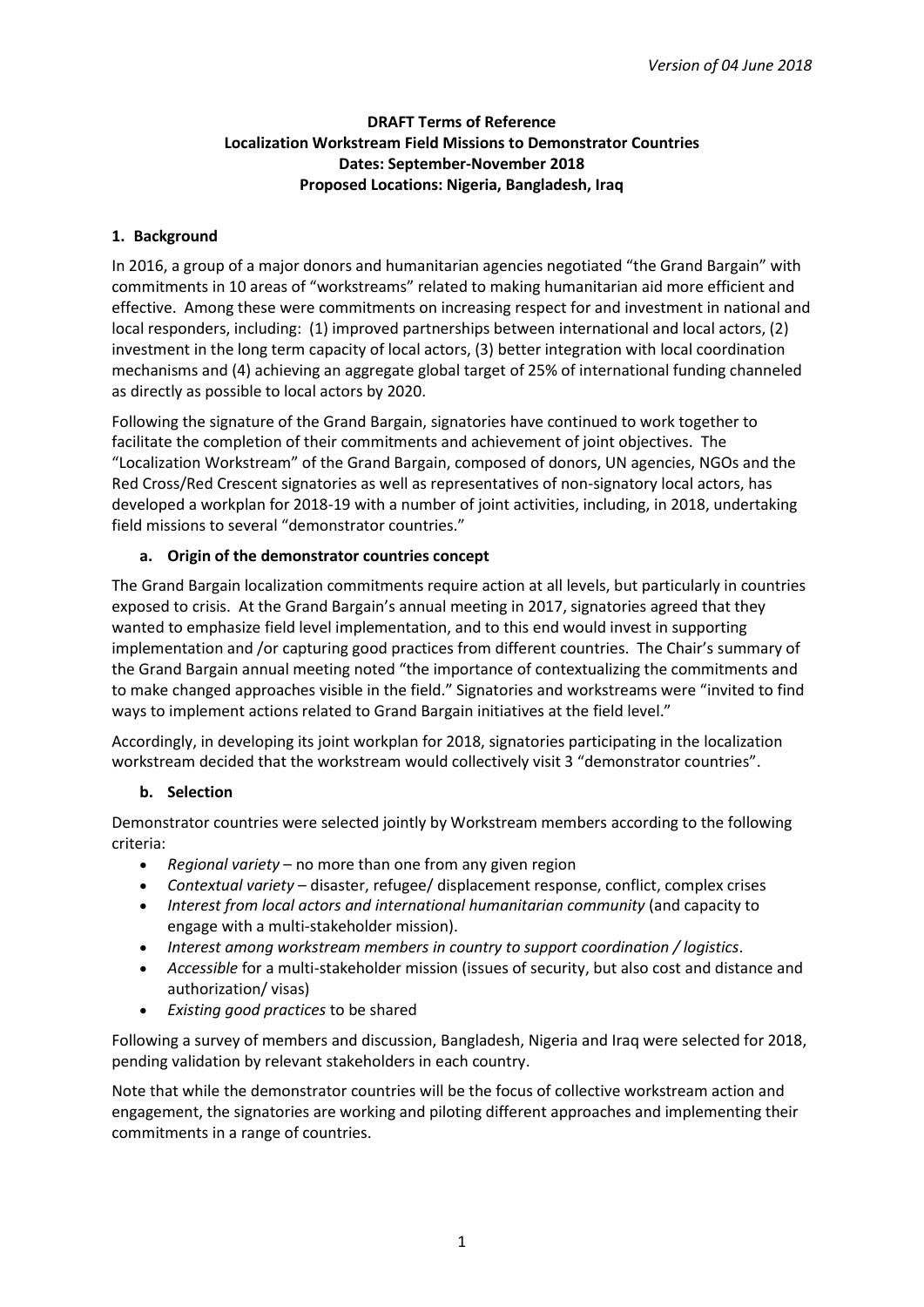## **2. Objectives of the field missions**

The objectives of the Localization Workstream "demonstrator country" field missions are:

- a) Understanding what "localization" means for the various stakeholders in the demonstrator countries
- b) Identifying good practices, challenges and barriers around delivering on the four main areas of the GB localization commitments – partnership, capacity strengthening, coordination and financing -- as well as on signatories' goals to integrate gender into localization efforts
- c) Promoting progress on the localization commitments in each demonstrator country

Findings from the missions will contribute to guidance documents on various aspects of the localization workstream currently under development while recommendations will be addressed to the relevant signatories.

#### **3. Mission participants**

The main missions will consist of 8-10 persons representing members of each stakeholder group among GB signatories (donors, RC/RC family, UN agencies, NGOs). It is expected that there will likely be a different group of participants in each of the three missions.

They should include at least three participants at senior level, technical support persons, and at least one local actor representative from each of the other demonstrator countries (to promote crossfertilization of learning).

Each mission will have a leader, supported by the Workstream "secretariat" person from IFRC.

With the exception of the local actors from the other demonstrator countries (to be supported by IFRC), each participant is expected to cover her/his own costs of travel, accommodation and per diem/DSA.

Security will be a key consideration in all of the missions. Security arrangements will be made by the agency taking overall responsibility for logistics in the mission country. Each participant will be expected to comply with security directives of that agency.

### **4. Methodology**

The demonstrator country projects will consist of the following steps:

- **Initial contacts** with country-level stakeholders to obtain validation on the advisability of the mission (including relevant governmental agencies, donors, Humanitarian Country Teams, NGOs, National Red Cross and Red Crescent Society and other civil society actors). **Objectives for the mission will be further refined in the initial contact stage, so as to tailor each mission to the country context.**
- **Pre-mission visit** (of approximately 3-5 days) by an IFRC staff person (as secretariat to the Workstream) to (1) ensure good mutual understanding of the objectives and opportunities, (2) gather baseline information including through a stakeholder survey for inclusion in a premission background report for mission participants, (3) clarify roles and responsibilities among the various Workstream volunteers in providing logistical and other support, and (4) solidify plans.